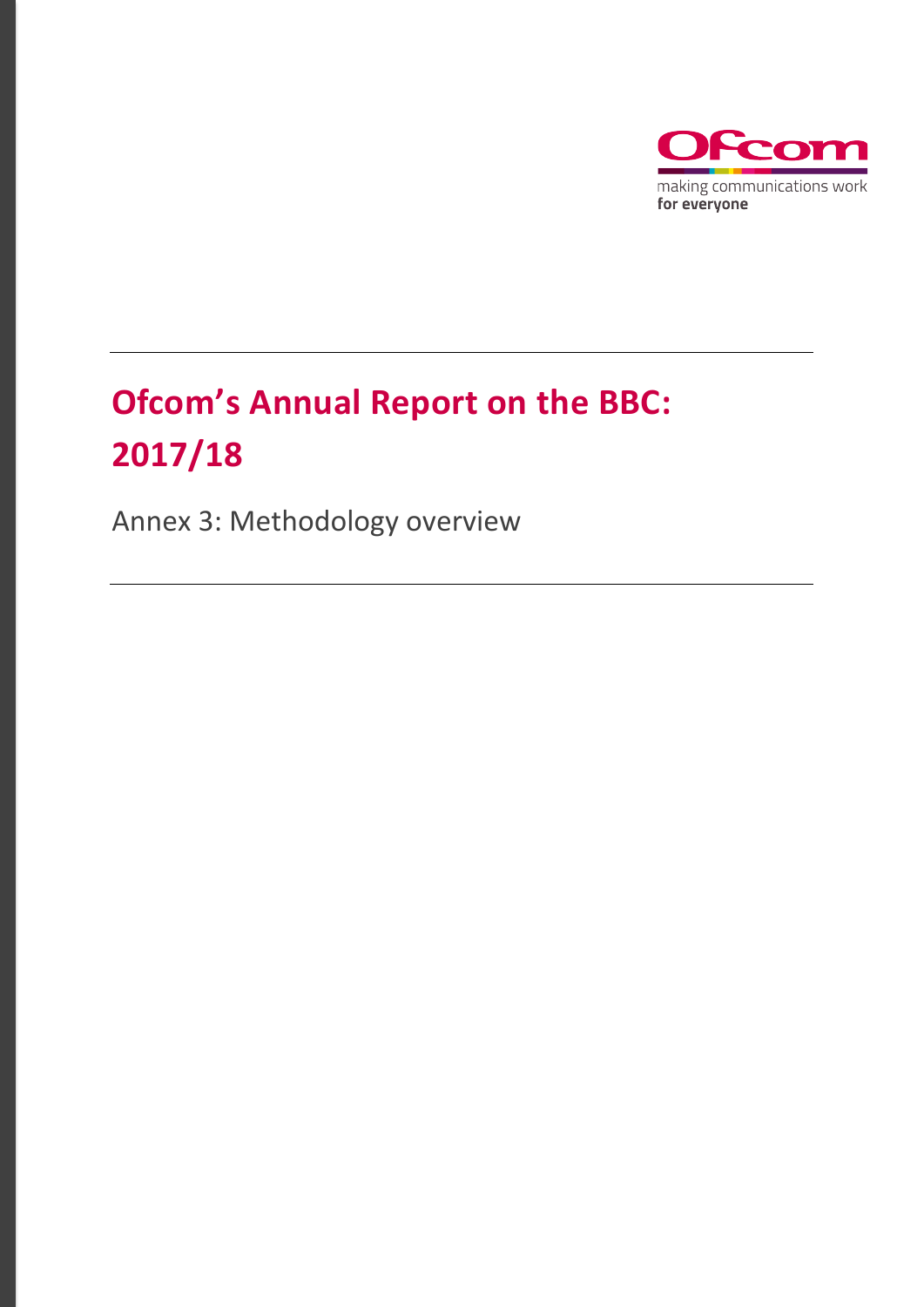# **Contents**

## **Section**

| 1. BBC output and spend analysis |  |
|----------------------------------|--|
| 2. Industry measurement sources  |  |
| 3. Of com research sources       |  |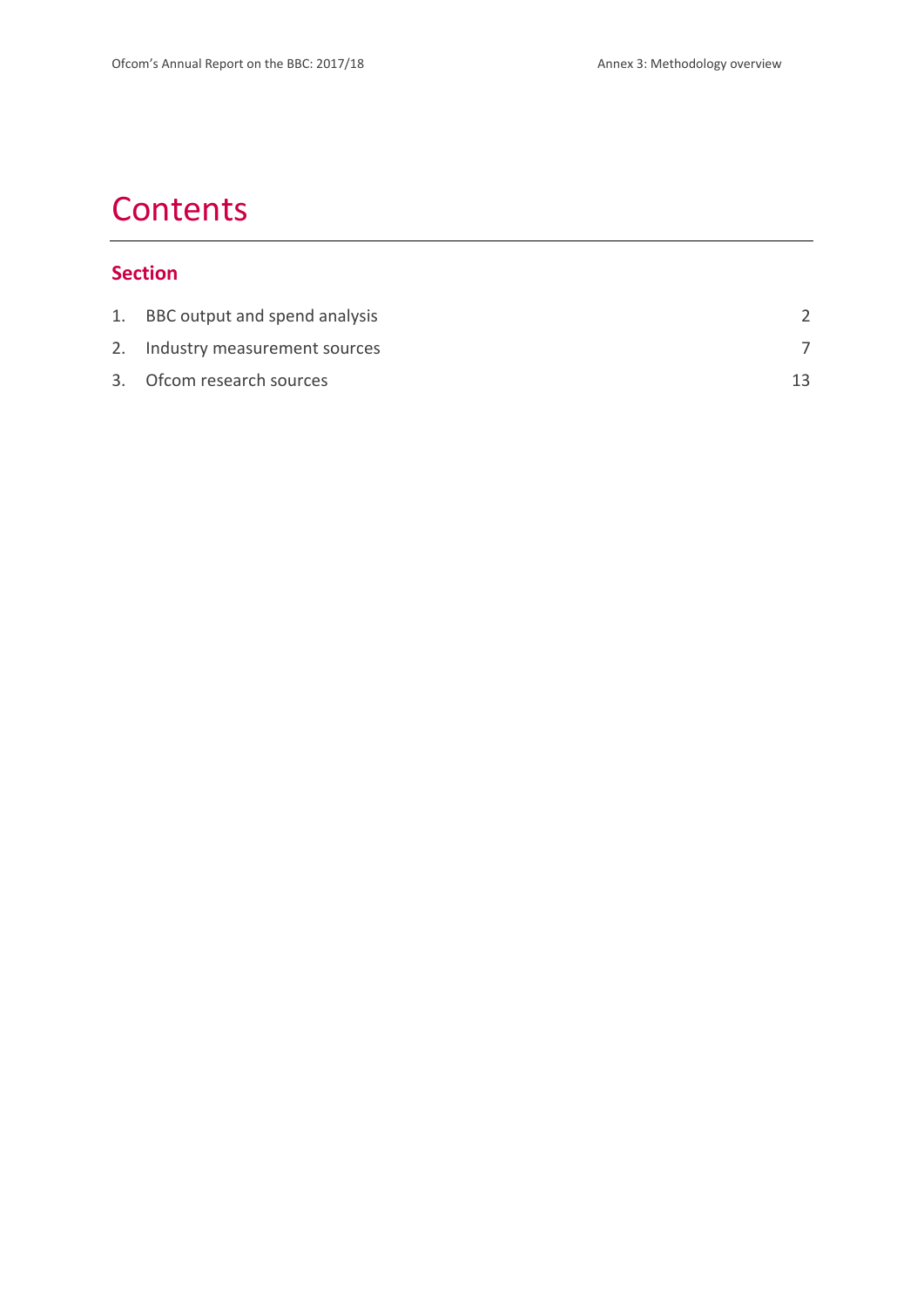# About this document

The [BBC Performance Report](https://www.ofcom.org.uk/__data/assets/pdf_file/0013/124420/BBC-annex-2-performance.pdf) is based on our performance measurement framework and this document provides an overview of the sources used.

Section 1 provides detail on the output and spend data used to inform availability, including our own analysis.

Section 2 sets out the industry currencies we have used. For consumption of television and radio, where possible, we have used the Joint Industry Currencies, BARB and RAJAR. For online, where possible we have drawn on UKOM (comScore) data. In addition, we have drawn on other sources, such as TouchPoints, to provide cross-media consumption, or our own tracker data to provide additional cross-platform news consumption data.

Section 3 provides methodological details of our own commissioned Ofcom research. It includes both qualitative and quantitative research, for example the BBC Performance Tracker, commissioned specifically to assess audience opinions on the BBC's performance against its delivery of four public purposes.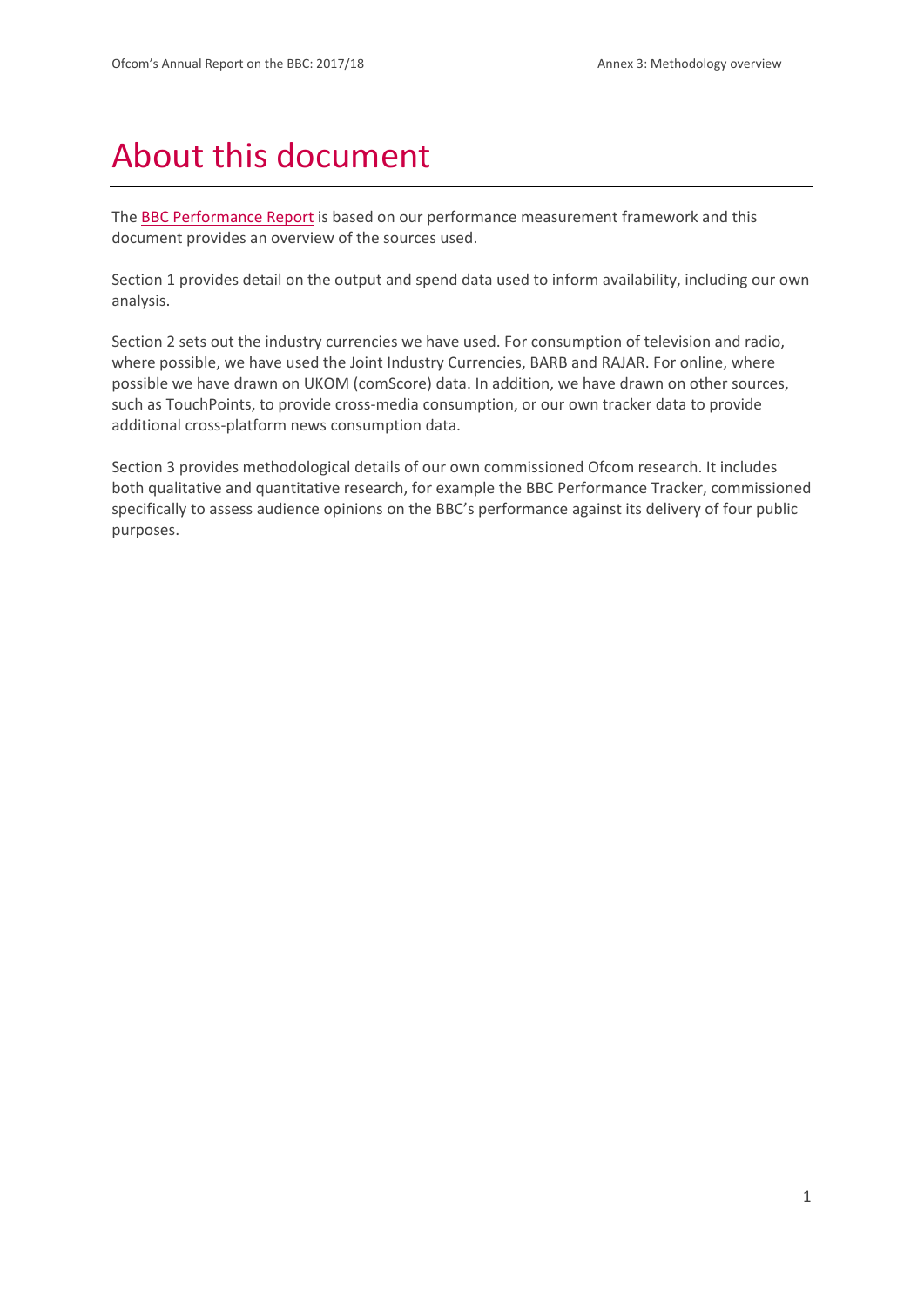# <span id="page-3-0"></span>1. BBC output and spend analysis

Wherever possible, historical data have been provided for BBC One, BBC Two, and the BBC's portfolio channels: BBC Three, BBC Four, CBBC, CBeebies, BBC News and BBC Parliament. BBC HD and BBC One HD have been excluded from the analysis in the report, as much of their output is simulcast from the core BBC channels and therefore would represent a disproportionate amount of duplicated broadcast hours and spend. Please refer to individual footnotes and chart details indicating when a smaller group of these channels is being reported on. BBC portfolio figures include BBC Three until it ceased broadcasting as a linear channel on 15 February 2016.

From 2017, we have also included first-run UK-originated content made available exclusively on BBC iPlayer.

# **Output hours**

## **Definition of peak time**

The standard definition of peak time is from 6pm to 10.30pm. However, for BBC Three (until it ceased broadcasting as a linear channel) and BBC Four, peak time runs from 7pm (when broadcasting starts on these channels) to 10.30pm, except where otherwise stated.

## **Definition of slot time versus running time**

Output hours are either based on slot time or running time. Slot time includes promos whereas running time excludes these minutes from programme output hours analysis. We have used slot time when analysing network output and running time when looking at nations' and regions' output and programme-level data.

# **Genre definitions**

The output data provided by the broadcasters follow a set of programme genre definitions, as outlined below and agreed with broadcasters in 2006.<sup>[1](#page-3-1)</sup> Please note that these genres are defined for our monitoring and reporting purposes, and do not necessarily correspond to definitions used in broadcasting legislation, such as the Audiovisual Media Services Directive (AVMSD).

Outlined below are the definitions used for the output and spend data in this report:

#### **News**

<u>.</u>

- Newscast or news bulletin providing national, international or regional news coverage.
- News magazines which may contain a range of items related to news stories, with comment and elements of general interest.
- Coverage of parliamentary proceedings and political coverage.

<span id="page-3-1"></span><sup>1</sup> Prior to 2006 'drama and soaps' and 'entertainment and comedy' were combined.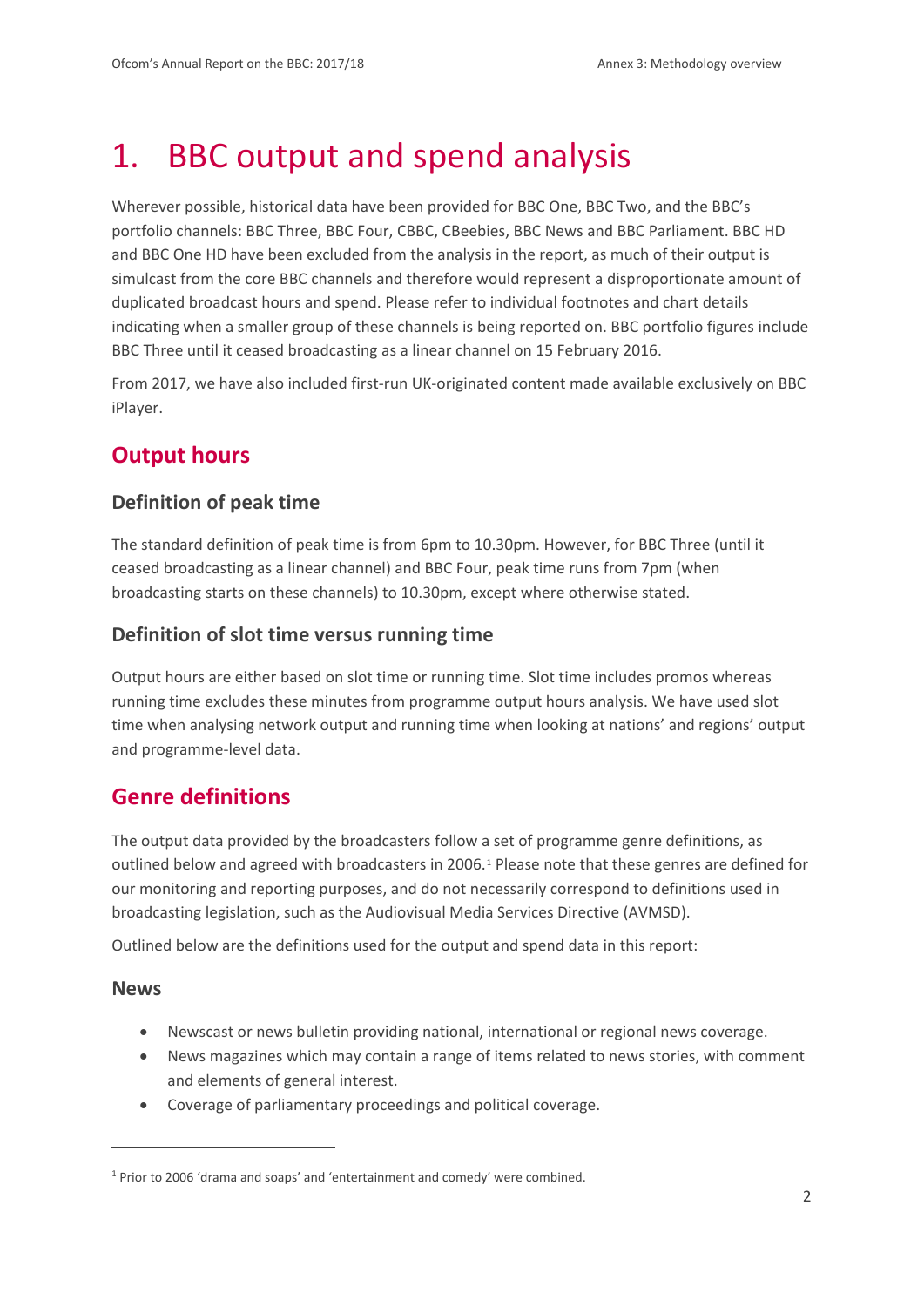• Weather forecasts and bulletins, including reports on air quality, tide times etc.

## **Current affairs**

- A programme that contains explanation and analysis of current events and issues, including material dealing with political or industrial controversy or with public policy.
- Topical programmes about business matters and financial issues of current interest.
- Political debates, ministerial statements, party conferences.

## **Arts & Classical Music**

- A programme displaying or presenting a cultural or artistic performance or event.
- Programmes providing information, comment or critical appraisal of the arts.
- The subject matter can cover theatre, opera, music, dance, cinema, visual arts, photography, architecture and literature.

## **Religion & Ethics**

- All forms of programming whose focus is religious belief, for example: programmes intended to provide religious inspiration through words and/or music, and informational programmes explaining doctrine, belief, faith, tenets, religious experiences or topics providing a religious world view.
- Coverage of religious acts of worship of all faiths.
- Life experience: moral, ethical, spiritual exploring one or more of the following issues at some point in the programme: (i) a recognisable religious perspective forming a significant part of the overall narrative; (ii) an exploration of people's daily lives whose attitudes could be said to be informed by a religious background or tradition; (iii) an exploration of people's perception of, and attitudes to, philosophies which address the big questions of life that affect them. These must demonstrate an approach that bears in mind a religious faith/belief context.

## **Education**

- Programmes with a clear educational purpose, usually backed by specially prepared literature publicised on screen and in other appropriate ways. Includes programmes for Schools, BBC Learning Zone and Open University programmes.
- Programmes reflecting social needs and promoting individual or community action. Also includes Campaign weeks on particular subjects, e.g. bullying, drugs.

## **Factual**

All types of factual programmes, included in the genres listed below.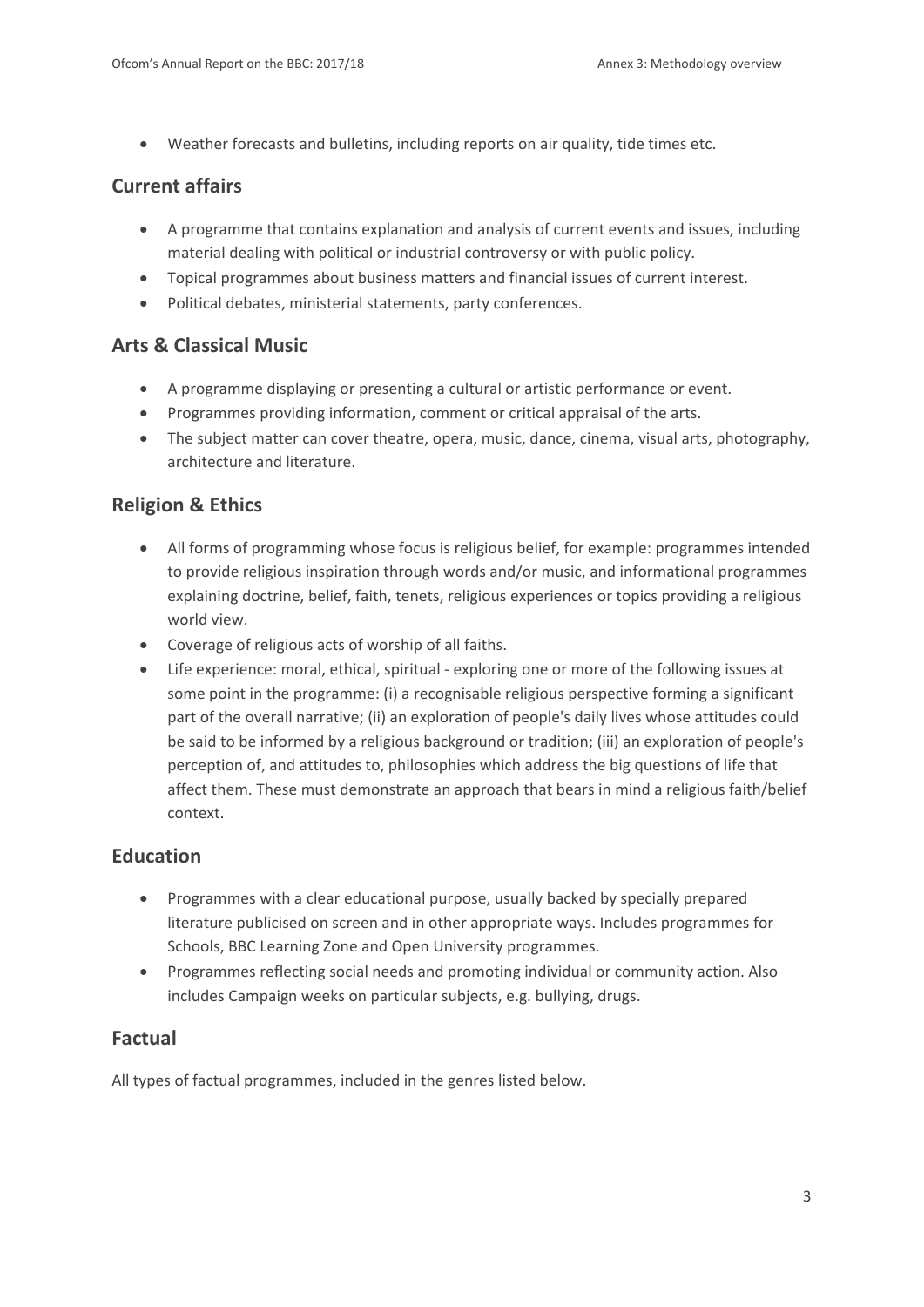#### **Specialist Factual**

- History programmes about historical times or events, including programmes about archaeology
- Nature & Wildlife natural history and programmes about environmental issues.
- Science & Technology programmes about scientific issues, new discoveries, medical matters and new technological developments.
- Business & Finance programmes about business/financial issues and developments.

#### **General Factual**

- General factual programmes, including consumer affairs.
- Lifestyle programmes, hobbies and leisure interests, including makeover shows.
- Daytime magazine programmes and talk shows'
- Coverage of special events, not generated by the broadcaster, including commemorative events, royal events.

#### **Factual entertainment**

• Popular factual material, including reality shows, docu-soaps and other factual entertainment.

#### **Drama**

- All drama including comedy drama and TV movies but excluding soaps which are classified separately.
- Docu-drama based on reality, telling the story of actual events.

#### **Soaps**

• Drama programmes with a continuous storyline and fixed cast, normally with more than one episode each week and shown every week of the year and usually (but not necessarily) of 30 minutes' duration.

#### **Films**

• All feature films that have had a prior theatrical release including films commissioned by the broadcaster.

### **Entertainment**

- All forms of entertainment programme, including panel games, chat & variety shows, talent contests
- Quiz and game shows
- Pop music video shows
- Contemporary music coverage of popular music events and performances, such as OB concerts or as-live studio-based shows.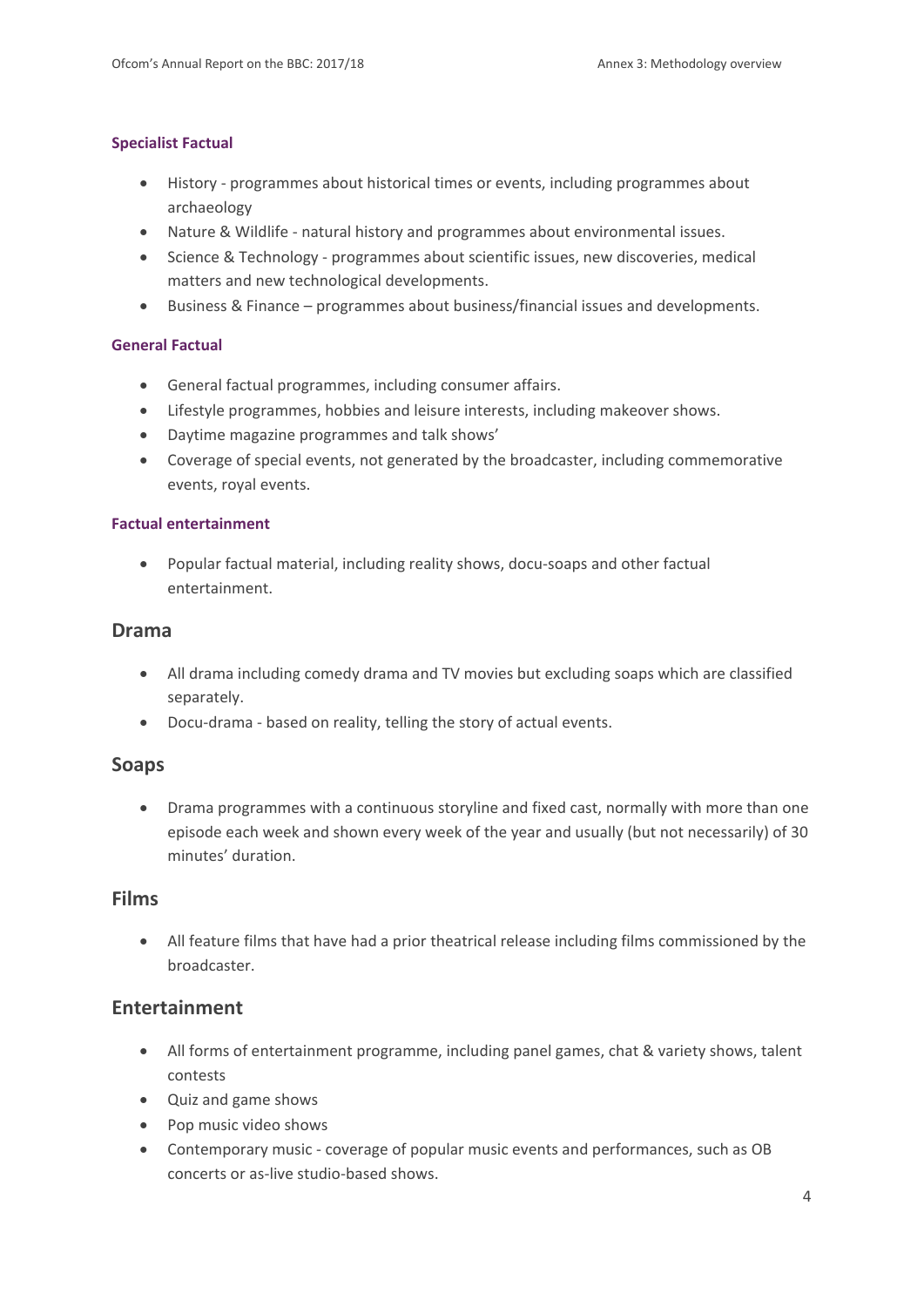## **Comedy**

- All forms of scripted comedy, satire, stand-up, and sketch shows
- Situation comedy dramatised entertainment in a humorous style, usually with a fixed cast and generally of 30 minutes' duration.

### **Sport**

• All forms of sports programming, including coverage of sporting events.

## **Children's**

- All types of programmes designed for a children's audience, including:
	- o drama;
	- o entertainment shows, including weekend magazines and animations and cartoons, including puppets which are designed for a children's audience;
	- o general information programmes and news for children; and
	- o education and factual programmes for pre-school children.

# **Spend data**

Programme spend represents the total cost of production or acquisition, including rights costs but excluding third-party investment. In the case of commissions, it represents the price paid to the independent producer (and therefore includes a mark-up on production costs). Expenditure on costs not attributed to individual programmes, such as presentation, commissioning, scheduling, copyright and helpline, are not included in these figures. As such, genre spend figures differ from those published by the BBC themselves in their Annual Report.

The data and information expressed in this report have been adjusted for inflation. It is important to adjust for inflation when comparing nominal data at different points in time because with inflation, increases in nominal figures may simply reflect higher prices rather than increased production or purchasing power. For example, if a book cost £5 ten years ago, but £10 today, we would say its price has risen 100% in nominal terms. But had inflation risen by 100% at the same time, halving the value of money, we would say that the price had not moved in real terms.

Trend data showing programme costs over a number of years are given in 2017 prices (i.e. taking account of inflation, using the Consumer Price Index, as provided by the Office for National Statistics).

All spend and output data are based on programmes broadcast in each calendar year, e.g. 2017 data reflect programmes broadcast during 2017.

Where financial year data is used, these figures come directly from the BBC's Annual Reports and represent content spend unless otherwise stated.

Ofcom analysis of BBC data is available to view in ou[r interactive data visualisation.](https://www.ofcom.org.uk/tv-radio-and-on-demand/information-for-industry/bbc-operating-framework/performance/bbc-annual-report/bbc-annual-report-interactive-data)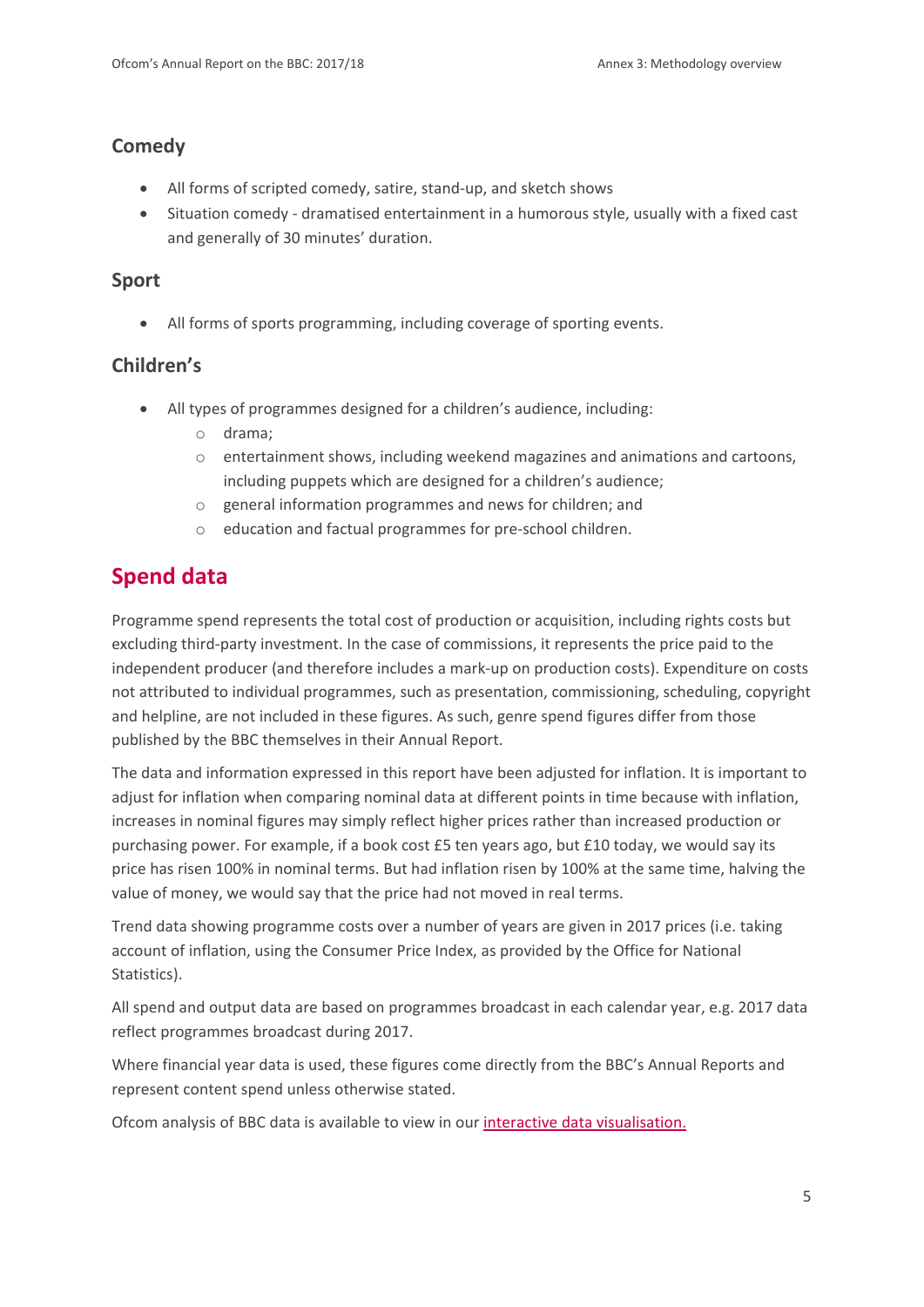## **RadioMonitor**

RadioMonitor is a service that monitors airplay of music tracks on UK radio stations. It provides logs of music tracks played on a radio station within a given time period, and aggregated charts of the music tracks ordered by number of plays. Each music track is labelled with its artist, and other data points where available, such as the artist's nationality, release date, and record label.

## **Official Charts Company**

The Official Charts Company compiles the Official Singles Chart. Total physical sales, downloads and streams of singles (and the equivalent music videos) from the preceding seven days (Friday to Thursday) are compiled to provide the week's singles chart. 100 streams (either audio or video) of a track via a subscription service equate to one sale. 600 streams (either audio or video) of a track on an advertising-funded service equate to one sale. Where data are not available for certain days from streaming services in a given week, their data for the other days is upweighted.

#### **Ofcom analysis**

To conduct our analysis of 'new music' and proportion of tracks from the Top 10 of the UK singles chart played on radio stations, we have reconciled data from RadioMonitor and the Official Charts Company. We have used the definitions of daytime and peak listening time, and for 'new music' set out in the [BBC Operating Licence.](https://www.ofcom.org.uk/__data/assets/pdf_file/0017/107072/bbc-operating-licence.pdf)

In analysing the music output on radio, we have considered the:

- number of different music tracks played;
- number of total plays of music tracks;
- repeat rate of music tracks the average number of times each different music track is played;
- proportion of music by UK artists using the number of plays of music tracks performed by UK artists;
- proportion of music from the Top 10 of the UK singles chart using the number of plays of music tracks which were in the Top 10 at the start of the sample week (i.e. for the sample week 3-9 February 2018, we used tracks announced in the Top 10 on 2 February 2018); and
- proportion of 'new music' using the number of plays of music tracks defined as 'new' according to the [BBC Operating Licence.](https://www.ofcom.org.uk/__data/assets/pdf_file/0017/107072/bbc-operating-licence.pdf)

For our analysis of music played by UK artists, we have used the nationalities as labelled by RadioMonitor. The service labels Northern Irish and Irish artists as from the island of Ireland. For our purposes, we have combined artists from Northern Ireland with those from Great Britain to analyse UK artists, noting that RadioMonitor does not have nationality data for every artist.

This Ofcom analysis is available to view in our [BBC Performance Report: interactive data.](https://www.ofcom.org.uk/tv-radio-and-on-demand/information-for-industry/bbc-operating-framework/performance/bbc-annual-report/bbc-annual-report-interactive-data)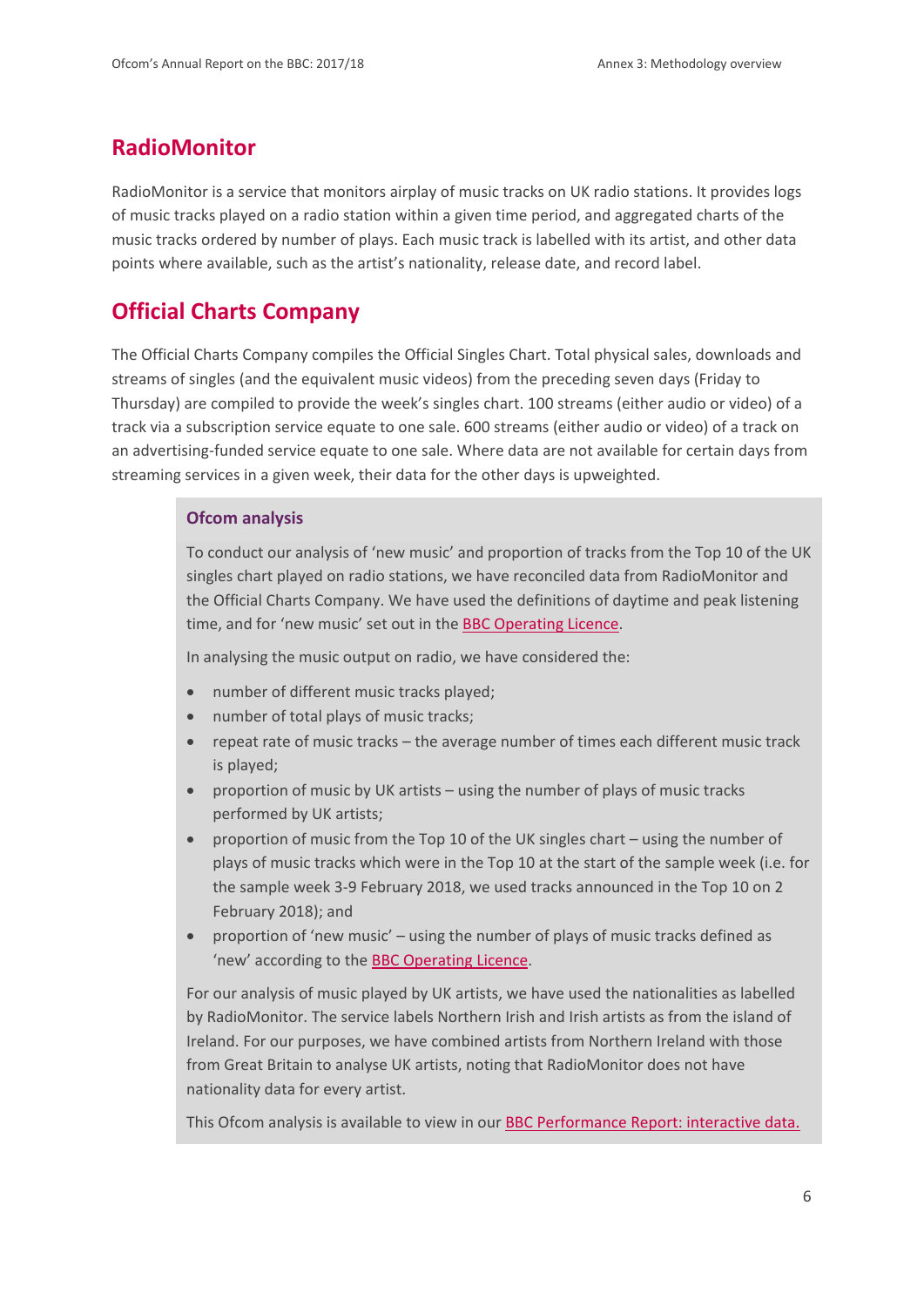# <span id="page-8-0"></span>2. Industry measurement sources

# **Industry currencies**

#### **BARB**

Broadcasters' Audience Research Board (BARB) is a panel of approximately 5,100 homes providing the official broadcast TV measurement for the industry.

BARB analysis is based on viewing to scheduled TV programmes, such as those listed in TV listings magazines or on electronic programme guides (EPG), on TV sets. Unless otherwise stated, figures quoted are for the standard seven-day consolidated viewing. This includes viewing of these programmes at the time of broadcast (live) and from recordings such as on DVRs and through catchup player services (e.g. apps on smart TVs) up to seven days after first broadcast (known as timeshifted viewing). Viewing of broadcast TV programmes through all devices attached to the TV set are included, but unless they are played through the TV set computers, laptops and tablets are not included. Most figures show viewing averages for all viewers aged 4+, the standard universe for the BARB currency.

The viewing metrics used in the analysis are minutes/hours of viewing, average weekly reach, share of viewing and channel profile (total viewing minutes split for example by age groups or socioeconomic group).

Changes to the BARB reporting system in 2010 allows broadcasters to retrospectively amend the genre labelling of broadcasts they have aired. These changes will apply to all historic data for respective programmes/films. As a result of this, analysis within this report is based on a snapshot of data at a given point in time (i.e. when analysis was conducted).

Viewing through BBC iPlayer is included in the overall figures if it is on the TV set and is viewed within seven days of broadcast. The ring charts showing overall BBC consumption across platform (TV, radio and online) include an estimate of total BBC iPlayer viewing and this includes viewing across all devices and outside the usual seven-day BARB window.

#### **BARB programme genre definitions**

The genres defined in the data for **availability** (i.e. the BBC's output and spend) and **consumption** section use different datasets, which have slightly different programme classifications. The former is sourced from information submitted directly from the BBC to Ofcom, while the latter is sourced from BARB programme logs and grouped by Ofcom. **[Figure 1](#page-9-0)** below shows the Ofcom genre groupings and BARB definitions used in this report.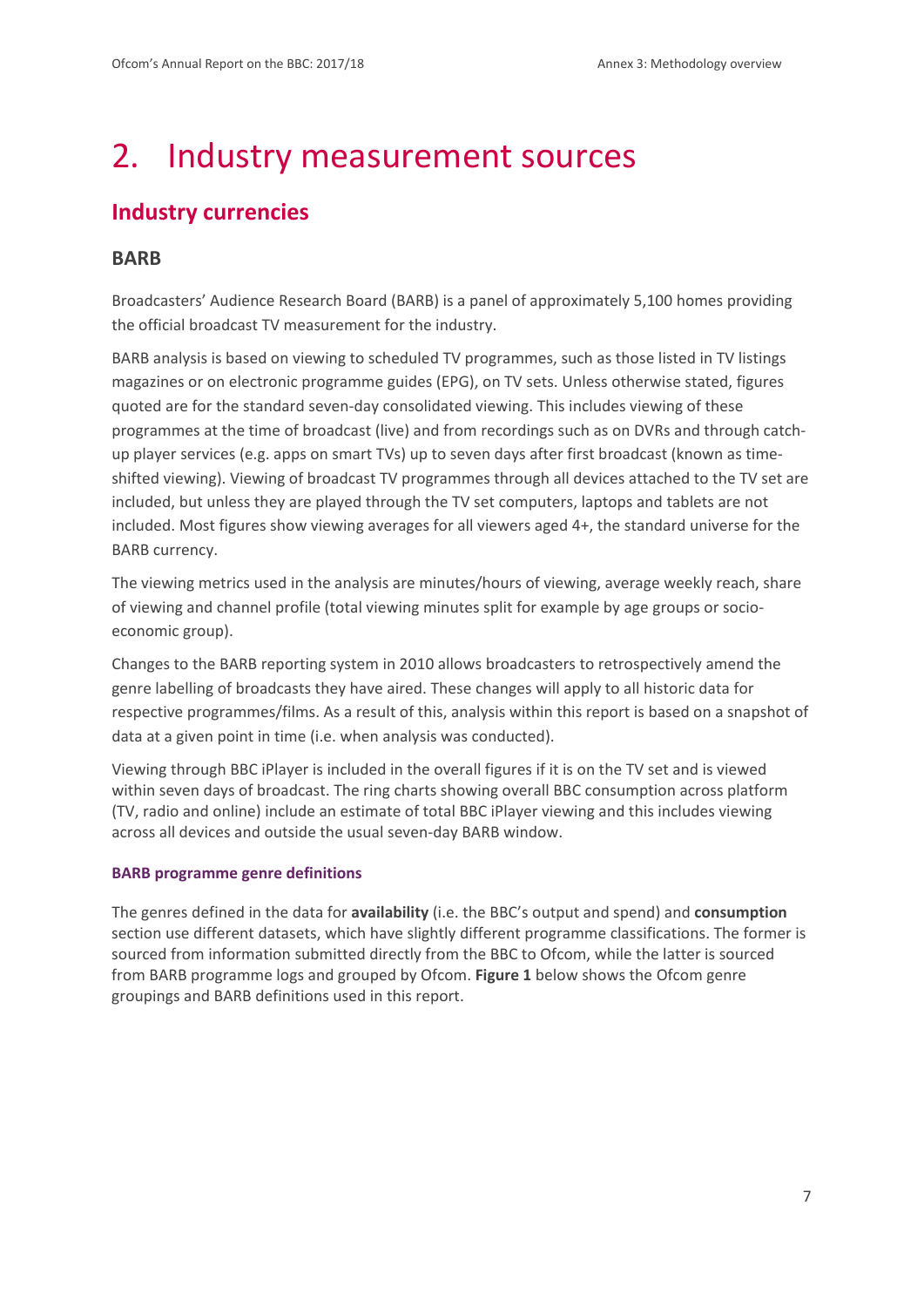### <span id="page-9-0"></span>**Figure 1: BARB genre classifications**

| <b>Ofcom genre label</b>     | <b>Definition: BARB genres</b>                 |
|------------------------------|------------------------------------------------|
| Entertainment                | Ent: Variety/M.O.R.Music                       |
|                              | Ent: Variety/Youth                             |
|                              | Ent: Chat Shows - General                      |
|                              | Ent: Chat Shows - Audience Participation       |
|                              | Ent: Quiz, Panel and Game Shows                |
|                              | Ent: Lottery Show/Updates                      |
|                              | <b>Ent: Animations - Cartoons</b>              |
|                              | Ent: Animations - Puppets                      |
|                              | <b>Ent: Family Shows</b>                       |
|                              | <b>Ent: Special Events</b>                     |
|                              | <b>Ent: Reality</b>                            |
|                              | <b>Ent: Cookery</b>                            |
|                              | Ent: Bollywood                                 |
|                              | <b>Ent: Generic</b>                            |
| Documentaries: Other         | Documentaries: Human Interest                  |
|                              | Documentaries: Factual Drama                   |
|                              | Documentaries: Factual Entertainment           |
|                              | <b>Documentaries: History</b>                  |
|                              | Documentaries: Crime/Real Life                 |
|                              | Documentaries: Travel                          |
|                              | Documentaries: Fly on The Wall                 |
|                              | <b>Documentaries: Celebrity</b>                |
|                              | <b>Documentaries: Generic</b>                  |
| National/ International News | <b>News: National/International</b>            |
| Leisure Interests            | Hobbies/Leisure (All)                          |
| Sport                        | Sport (All)                                    |
| Films: Other                 | Cinema Films: US                               |
|                              | Cinema Films: Rest of World - Foreign Language |
|                              | Cinema Films: Rest of World - English Language |
|                              | Cinema Films: Bollywood                        |
|                              | Cinema Films: Generic                          |
|                              | <b>TV Films: US</b>                            |
|                              | TV Films: Rest of World - Foreign Language     |
|                              | TV Films: Rest of World - English Language     |
|                              | TV Films: Bollywood                            |
|                              | <b>TV Films: Generic</b>                       |
|                              | Other Films (All)                              |
| <b>UK Drama</b>              | Drama: Single Plays - UK                       |
|                              | Drama: Series/Serials - UK                     |
| <b>UK Soaps</b>              | Drama: Soaps - UK                              |
| Drama: Other                 | Drama: Single Plays - Non-UK                   |
|                              | Drama: Single Plays - Generic                  |
|                              | Drama: Soaps - Non-UK                          |
|                              | Drama: Soaps - Generic                         |
|                              | Drama: Series/Serials - Non-UK                 |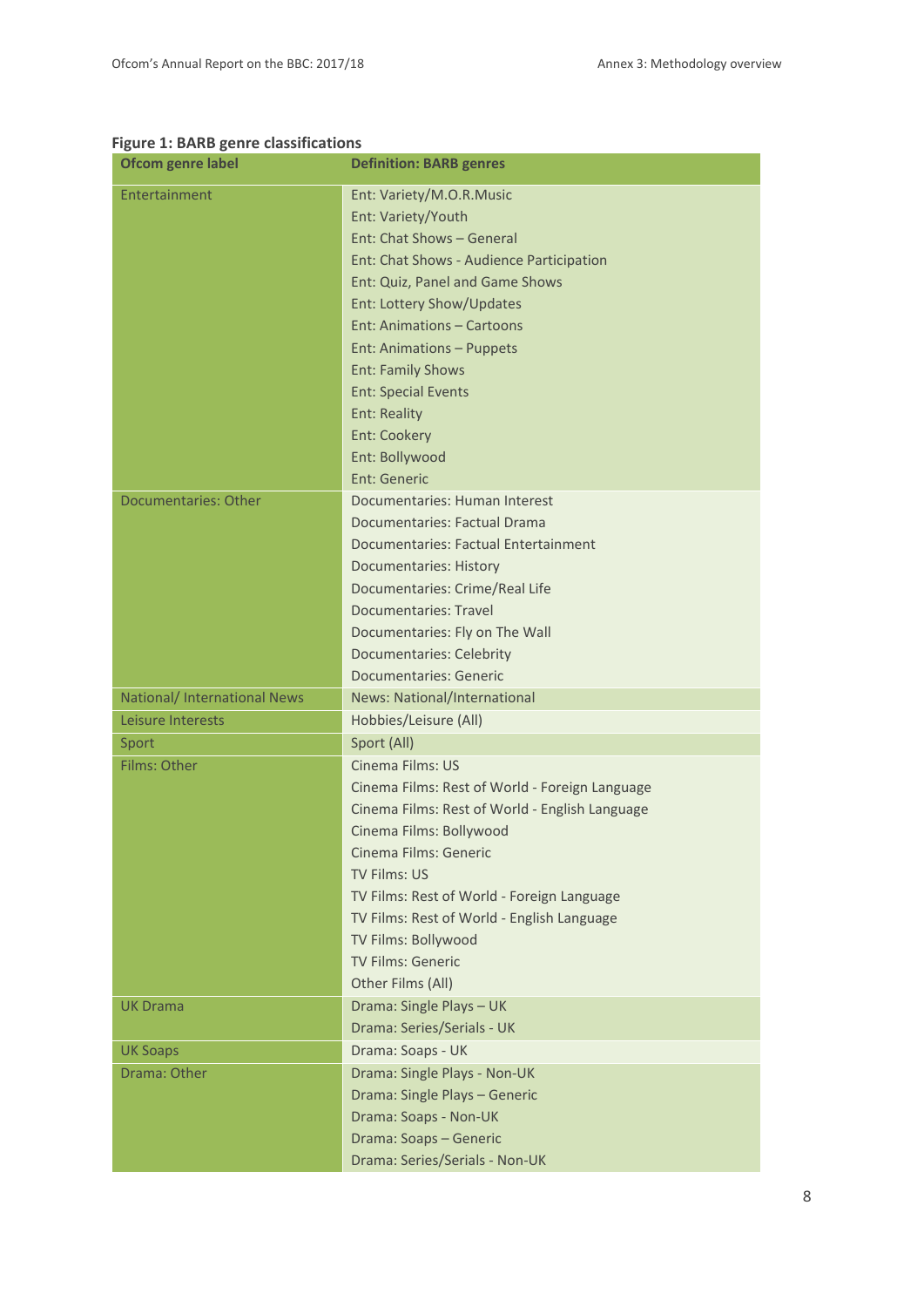|                  | Drama: Series/Serials - Generic         |
|------------------|-----------------------------------------|
| Children's       | Children (All)                          |
| Comedy           | Ent: Situation Comedy - UK              |
|                  | Ent: Situation Comedy - US              |
|                  | Ent: Situation Comedy - Rest of World   |
|                  | Ent: Other Comedy                       |
|                  | Ent: Comedy Stand Up                    |
| All other genres | Arts: (all)                             |
|                  | Current affairs: (all)                  |
|                  | Documentaries: Natural History & Nature |
|                  | Documentaries: Science/Medical          |
|                  | Education: (All)                        |
|                  | Party Political Broadcasts: (All)       |
|                  | Religious: (All)                        |
|                  | Cinema Films: UK                        |
|                  | TV Films: UK                            |
|                  | Music (all)                             |
|                  | <b>News: Regional</b>                   |
|                  | News: Generic                           |
|                  | <b>Weather: National</b>                |
|                  | Weather: Regional                       |
|                  | <b>Other: New Programme</b>             |

#### **RAJAR**

RAJAR stands for Radio Joint Audience Research. It is the official body in charge of measuring radio audiences in the UK and is owned and controlled by the industry. The overall adult 15+ sample is around 100,000 each year, with each respondent participating for only one week. Further detail on the methodology and sampling can be found on the [RAJAR website.](https://www.rajar.co.uk/content.php?page=about_process)

#### **BBC radio programme genre definitions**

RAJAR does not provide programme-level data though this can be derived by grouping 15-minute time slots accordingly. We reviewed the schedules for the five main BBC radio networks at a point in time during the analysis period and grouped programmes into broad genres (e.g. specialist music, news & current affairs, factual). The BBC verified the genre-allocations, indicating if there were any changes to be aware of across the year.

### **UKOM (comScore)**

The UK Online Measurement Company (UKOM) was formed in 2009 with a mandate from the advertising industry to establish measurement standards for digital media. In 2012 UKOM appointed comScore as its exclusive partner for online media audience measurement in the UK. We have used three of the comScore products:

1. For analysis of laptop and desktop computer, mobile and tablet PC internet activity only, we use comScore Media Metrix Multiplatform (MMX) which employs comScore's Unified Digital Measurement (UDM) methodology, explained below.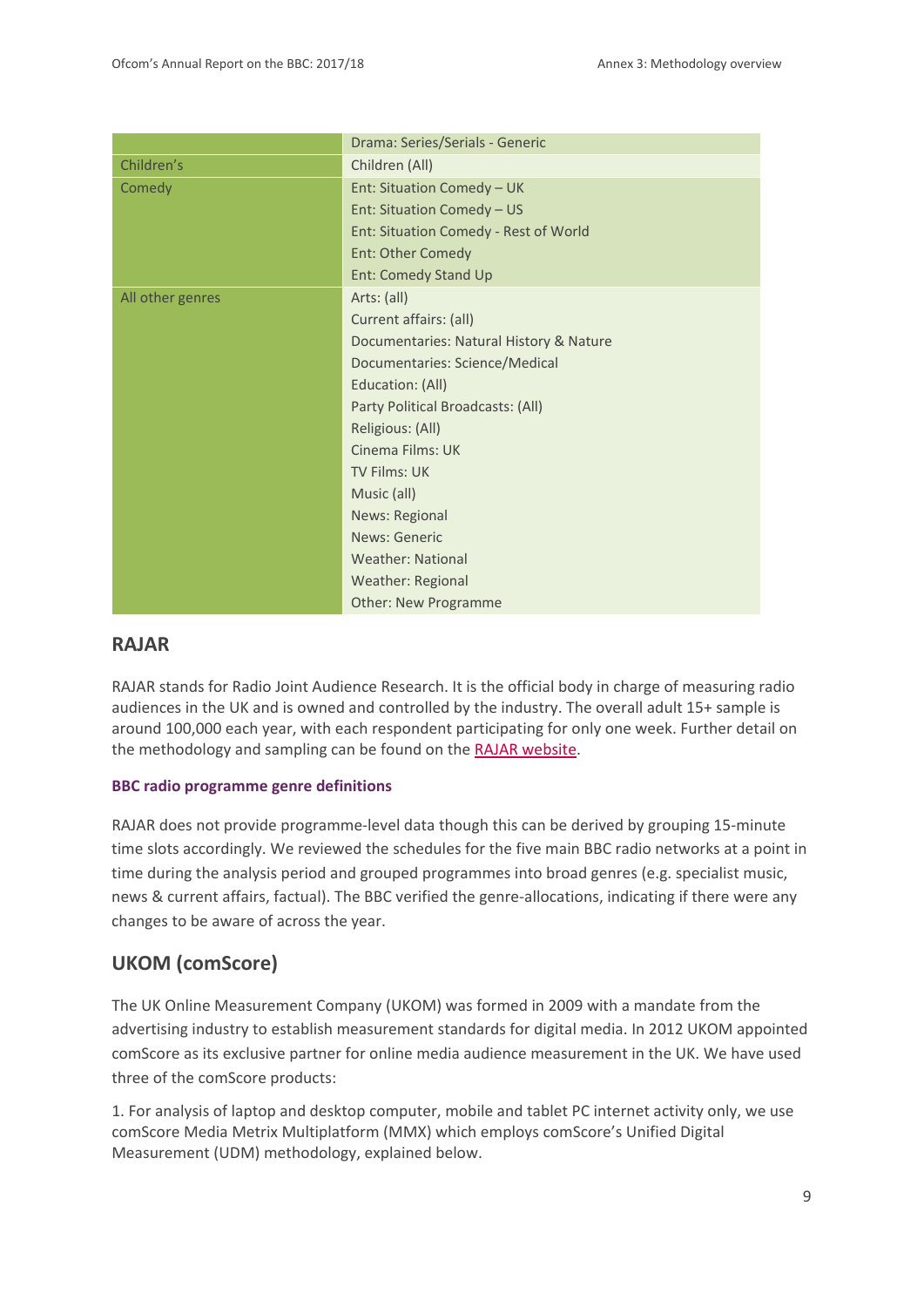2. For analysis of internet video viewing activity across platforms, we use comScore VMX Multi-Platform which provides metrics on video viewing across devices.

comScore's Unified Digital Methodology (UDM) combines panel and census measurement techniques to obtain digital audience measurement statistics. UDM uses comScore's global measurement panel to determine audience reach and demographics. Census-level activity is captured from publishers' digital content, such as on websites, videos, and computer and mobile applications. comScore combines census-level data with those captured from the panel to help provide a more accurate view of audiences and their consumption habits. This approach allows comScore to capture more accurate consumption activity from publishers, and attribute this to audience demographics in a way that is not affected by cookie deletion, blocking, or rejection.

Measuring internet consumption is in its relative infancy compared with the established systems for measuring TV (BARB) and radio (RAJAR). For this reason, there are changes and improvements in methodology introduced periodically which make trends over time more difficult to report. We will use time series on occasion but are careful to report the size of the change and the contextualising of any change appropriately.

## **TouchPoints**

TouchPoints is an annual survey commissioned by the Institute of Practitioners in Advertising (IPA). With a sample of approximately 6,000 adults aged 15+ across Great Britain, it uses a seven-day diary to capture media consumption and other daily activities every half hour. It also uses a selfcompletion questionnaire which includes attitudinal statements. Further detail on TouchPoints can be found on the IPA website.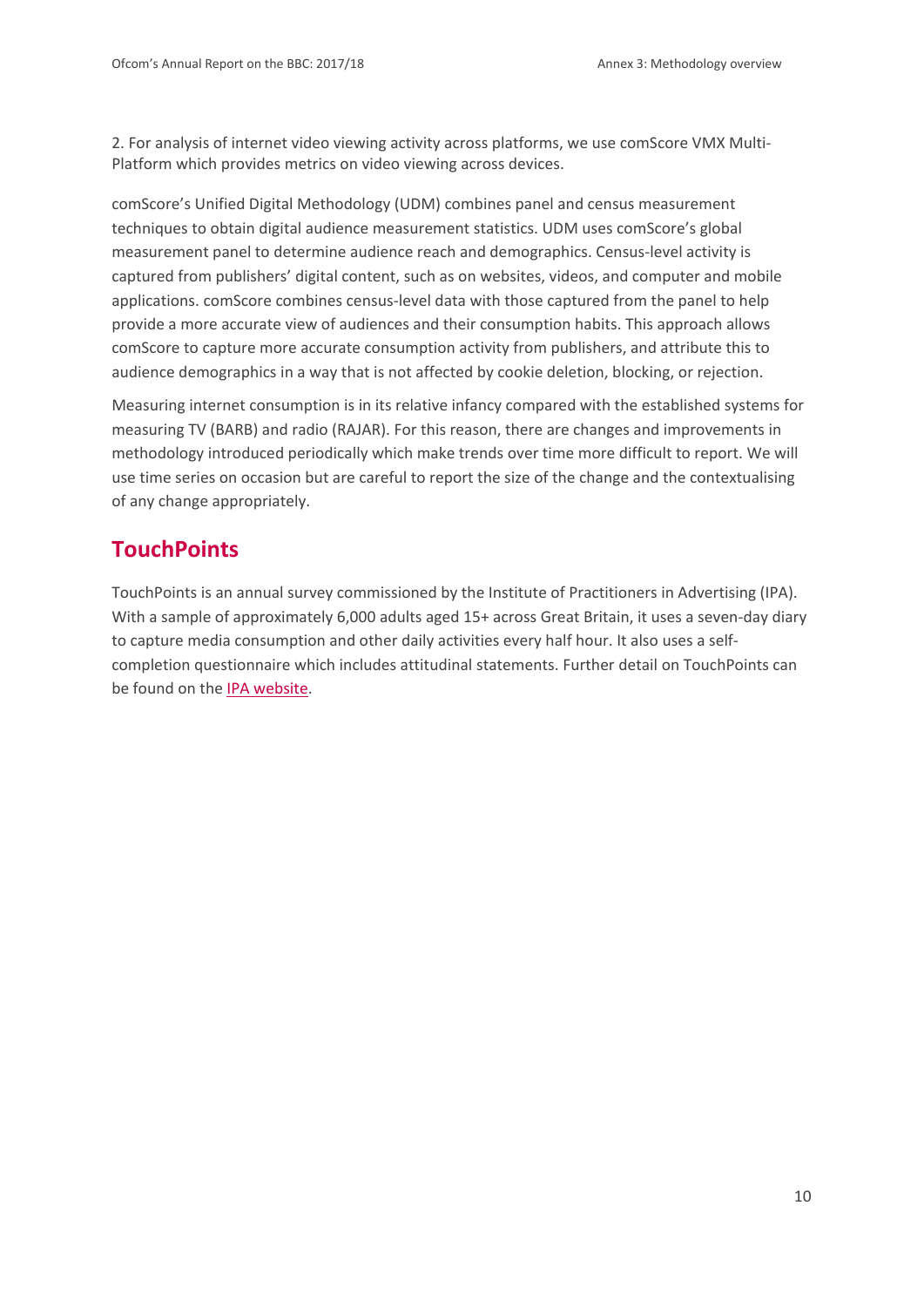#### **Ofcom analysis**

#### **A. Total AV consumption**

This analysis uses industry measures wherever possible to enable a repeat assessment to be made in the future. There are currently four main inputs:

**1. BARB industry data:** provides total TV screen time and sub-components for live television, time-shifted television up to 28 days, DVD usage, games console playing and all other TV usage.

**2. BARB TV Player Reports:** provides the total online minutes to broadcaster online players to PCs, tablets and smartphones. It is based on census data that are generated by software code embedded in TV Player apps.

**3. TouchPoints:** provides device profiling data only for subscription on-demand and broadcaster on-demand usage, as well as a ratio of YouTube to other online video content and a split of BARB time-shift between recorded content and broadcaster on-demand on the TV set. There are no absolute numbers from TouchPoints included in the analysis.

**4. comScore Video Metrix data:** provides online viewing data to PCs, tablets and smartphones for non-broadcaster video services; YouTube and XXX content (leading adult websites).

Other points:

- BARB has previously estimated that extended PVR playback provides around 1.3% of additional TV in PVR homes. This viewing has been added to recorded viewing.
- Total online minutes by device from BARB TV player report has been used alongside viewers per view device factors to turn device minutes into people minutes.
- Categories excluded from this analysis are cinema viewing and consumption of billboard and outdoor advertising video

#### **B. Total AV consumption**

This analysis uses industry measures wherever possible to enable a repeat assessment to be made. It is likely that we may amend our approach in future to take account of different measurement possibilities as they emerge. There are several aspects of BBC consumption measured in this analysis:

- Live BBC TV on a TV set from BARB
- Estimated DVR viewing using BARB TV time-shift viewing and modelling from **TouchPoints**
- BBC iPlayer from BARB TV player report (non-TV set) plus modelled TV time-shift viewing left over from above
- BBC on SVoD uses total SVoD figures from total AV methodology above and uses GfK viewing data to apply a fraction of BBC viewing of the whole
- BBC on YouTube uses comScore VMX multiplatform data looking at certain BBC channels within YouTube. Audience is 18+/18-34
- BBC radio from RAJAR. Audience is 15+/15-34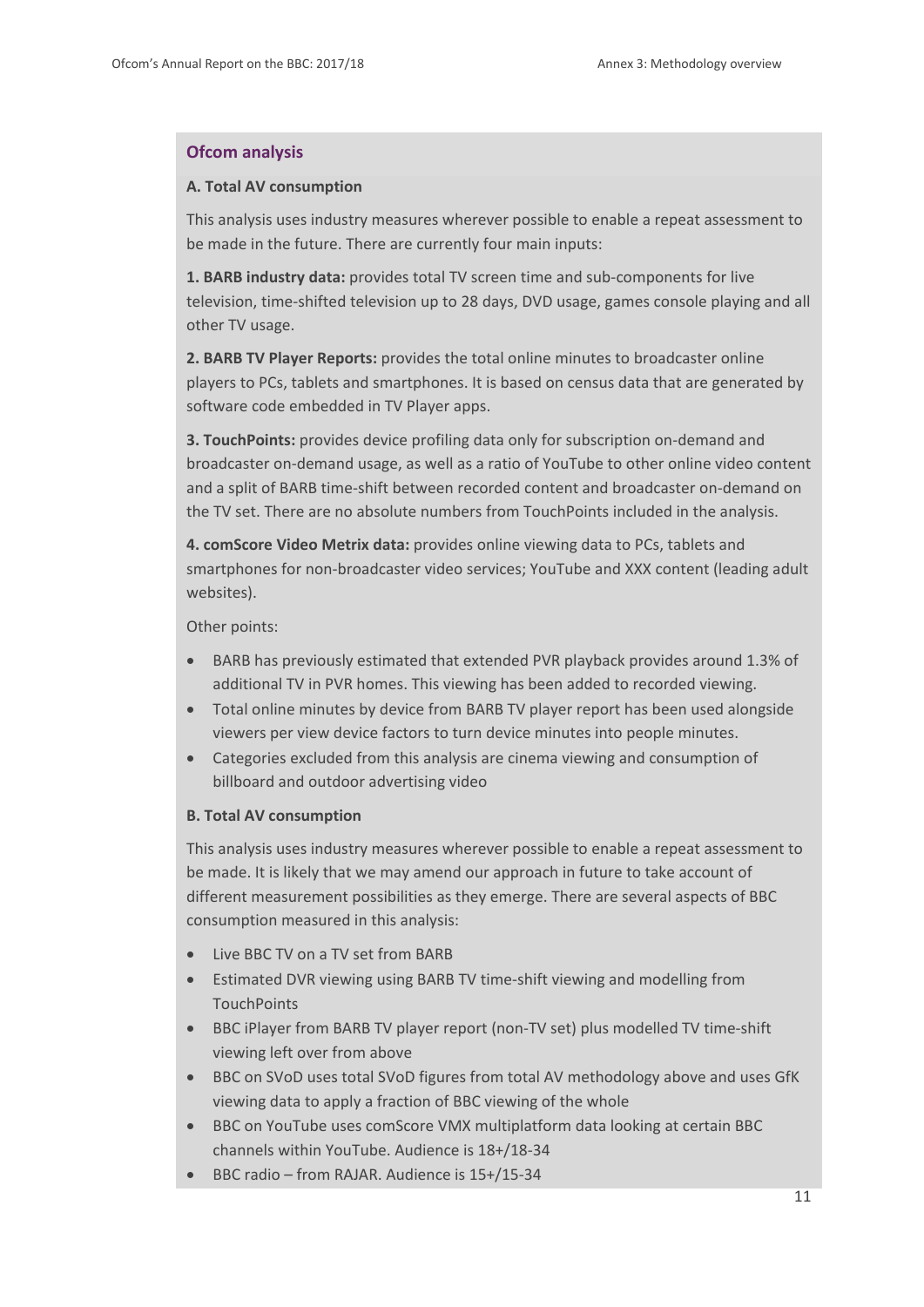- BBC websites uses comScore MMX multiplatform data offline population not accounted for, audience is 18+/18-34
- BBC podcasts not included in main chart but is sized in source notes using TouchPoints data
- BBC Three not included, no methodology found to calculate minutes used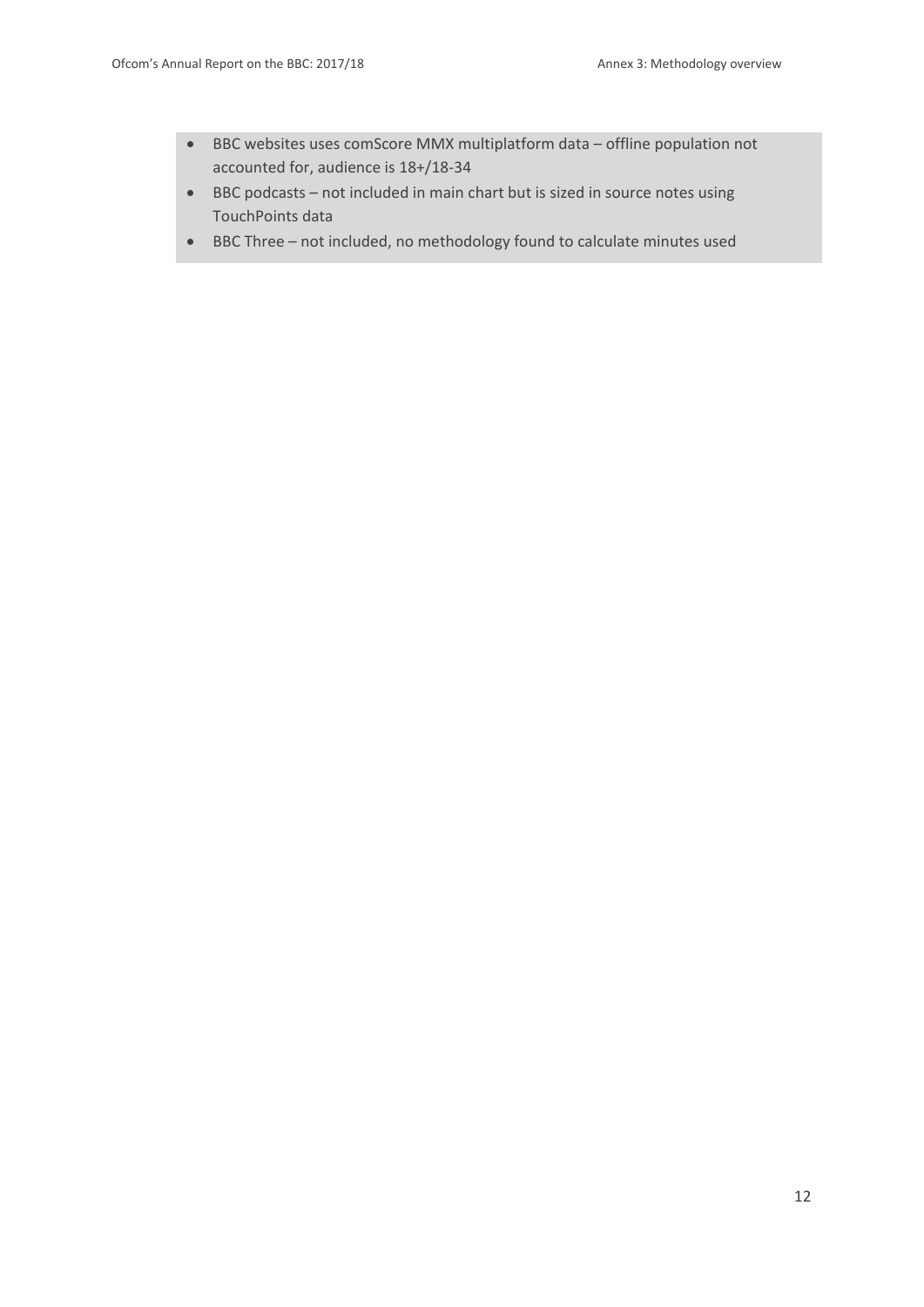# <span id="page-14-0"></span>3. Ofcom research sources

# **Ofcom BBC Performance Tracker**

The BBC Performance Tracker is conducted using a 50/50 mixed methodology – online and CAPI face-to-face data collection. Quotas are set on nation and region, gender, age, ethnicity and religion, internet use and working status (F2F only) using a combination of 2011 census data, data from the GfK Random Location (F2F) Omnibus and Financial Research Survey (FRS).

Ethnicity, religion and nation (Wales and Northern Ireland) are boosted. The survey is conducted annually on a rolling basis among 4000 respondents. Fieldwork for the first year of the BBC Performance Tracker was undertaken from 9 October 2017 to 13 April 2018. The data are weighted to be nationally representative of the UK population.

The tracker provides Ofcom with an evidence base to assess audience opinions on the BBC's performance against its delivery of four public purposes. Data tables can be accessed on th[e Ofcom](https://www.ofcom.org.uk/research-and-data/tv-radio-and-on-demand/tv-research/bbc-performance-tracker)  [website.](https://www.ofcom.org.uk/research-and-data/tv-radio-and-on-demand/tv-research/bbc-performance-tracker)

## **Ofcom News Consumption Survey**

Ofcom's News Consumption survey has been conducted on a yearly basis since 2013, using a face-toface omnibus methodology. In 2017/18 we changed the methodology to a standalone survey, using a mix of face-to-face CAPI and online interviews. This allowed us to increase questionnaire length and sample size in a cost-effective way. This enables, among other things, more granular sub-group analysis and a more detailed exploration of online news consumption.

Jigsaw Research Limited was commissioned to conduct a mixed methodology approach, combining 2,430 online interviews and 2,188 face-to-face interviews. Nations were boosted during fieldwork to produce robust sample sizes for analysis. Interviews were conducted over two waves of research (November & December 2017 and March & April 2018) to achieve a robust and representative view of UK adults. Data tables and the report (including findings from the Children's News Consumption Survey) can be accessed on th[e Ofcom website.](https://www.ofcom.org.uk/research-and-data/tv-radio-and-on-demand/news-media/news-consumption)

# **Ofcom Children's News Consumption Survey**

Ofcom's Children's News Consumption survey was conducted by Jigsaw Research Limited online among 1000 12-15 year-olds. The fieldwork period was in November and December 2017 and March and April 2018 and this was the first year of this research. The data have been weighted to correct for over-representation of nations, and weights were applied for age, gender and socio-economic group (SEG) within nation to match known population profiles.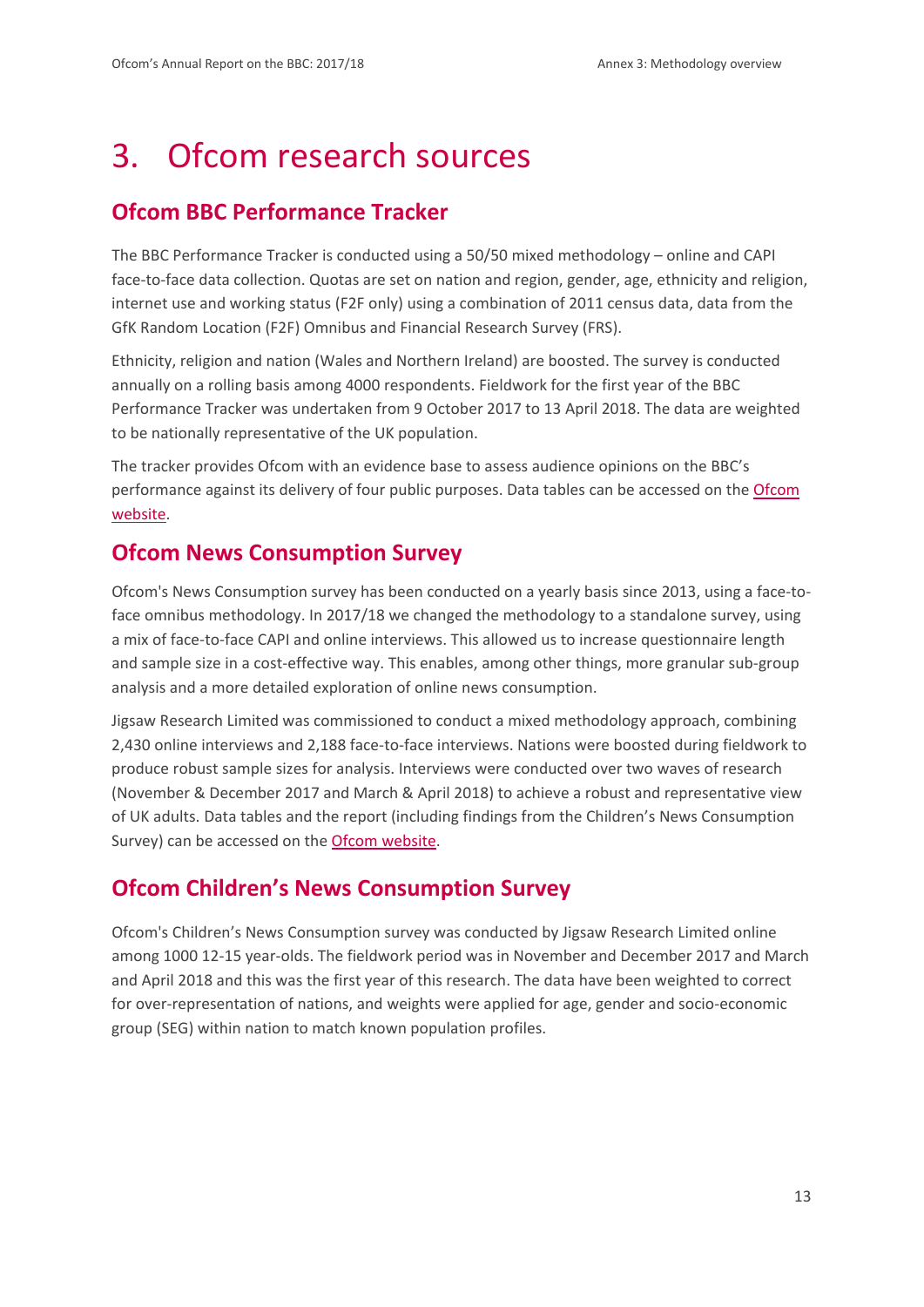## **Ofcom PSB Tracker**

The PSB Tracker is conducted using a mixed methodology with online and CAPI face-to-face data collection. The sample was split 75% online / 25% face-to-face, with proportional quotas applied to each method. A total of 3,147 interviews were conducted (1,988 in England; 511 in Scotland; 406 in Wales; 242 in Northern Ireland).

Sample sizes for the devolved nations are higher than required to be UK-representative, in order to allow robust reporting at nation level. Fieldwork for the 2017 PSB Tracker was undertaken in two waves: June and July 2017 and October and November 2017.

It provides Ofcom with an understanding of UK adults' overall satisfaction with PSB channels, and their opinions on the importance and delivery of a range of purposes and characteristics. The data collected is initially weighted to the profile of the UK adults, so the data are representative of adults aged 16+. There are further details on the weighting and the data tables can be accessed on the [Ofcom website.](https://www.ofcom.org.uk/research-and-data/data/statistics/stats18)

## **Ofcom Representation and Portrayal Review: qualitative research**

A UK-wide qualitative study was conducted by Kantar, an independent market research agency. The overall objectives for the study were to understand the importance and meaning of representation and portrayal to different audiences, and to explore how well BBC TV is perceived to be performing.

The fieldwork was conducted across the UK in May, June and July 2018. Particular care was taken to ensure that a range of diverse audiences participated in a range of locations within each UK nation. Thus, alongside 'mainstream' audiences from across the socio-economic spectrum, we heard from people from different ethnic and religious backgrounds, people who identified as LGBT, and people with various disabilities. We also took care that participants with overlapping diversity characteristics took part. We conducted sessions both in urban areas and in more remote, rural areas.

Each research interaction was tailored to the characteristics and needs of the participants. Thus, alongside focus groups and multi-moderator workshops, we also ran in-home interviews with between 1 and 3 participants where it was felt to provide a more empathetic setting. Where appropriate, we interviewed some participants alongside their carers.

The research agency drew from a pool of experienced research moderators who were themselves from diverse backgrounds, in order to match as far as possible, the moderator's gender, ethnicity and other relevant characteristics, to that of the participants.

In total, 312 individuals took part in the research; this number, whilst large for a single qualitative study, is not to be read as statistically significant but is rather a reflection of the breadth and granularity of different viewer types interviewed within each UK nation. [The report and more details](https://www.ofcom.org.uk/tv-radio-and-on-demand/information-for-industry/bbc-operating-framework/representation-portrayal-bbc-tv)  [on the methodology can be found on the Ofcom website.](https://www.ofcom.org.uk/tv-radio-and-on-demand/information-for-industry/bbc-operating-framework/representation-portrayal-bbc-tv)